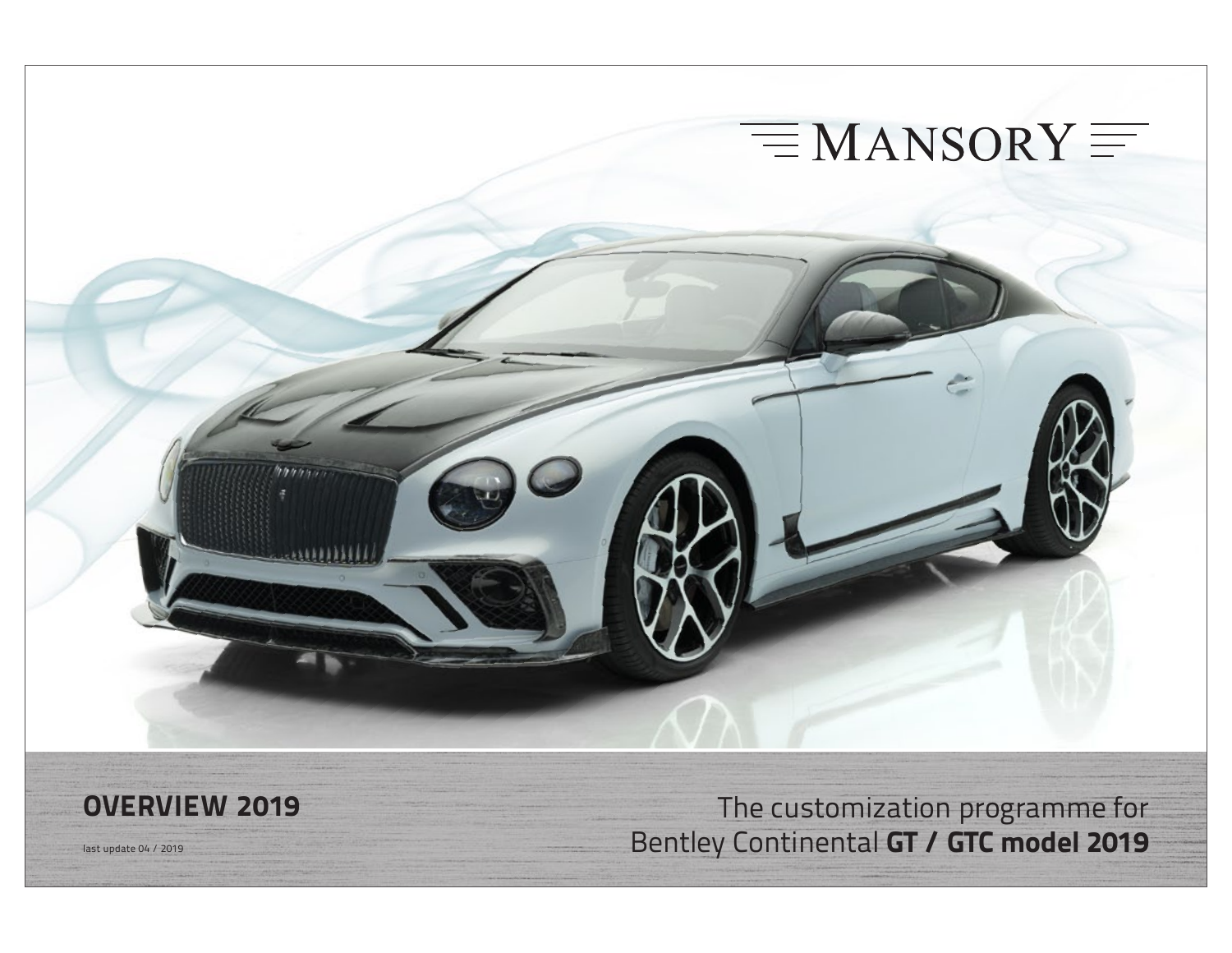## $\equiv$ MANSORY $\equiv$



#### **Front bumper with front lip**

3S3 802 082

- LED daytime running lights
- Splitter, visible carbon fibre without clear coat
- Front lip with side flaps visible carbon fibre without clear coat



**Rear bumper with diffuser** - diffuser visible carbon fibre glossy\*

- integrated exhaust blinds



2 parts set - left & right ( with chrom skirt bar ) side skirts lip visible carbon fibre without clear coat

| Engine bonnet <b>Engine and Elisabeth Contract Contract Contract Contract Contract Contract Contract Contract Contract Contract Contract Contract Contract Contract Contract Contract Contract Contract Contract Contract Contra</b> | 3S3 110 011 |
|--------------------------------------------------------------------------------------------------------------------------------------------------------------------------------------------------------------------------------------|-------------|
| visible carbon fibre glossy*                                                                                                                                                                                                         |             |
| <b>Engine bonnet, primed</b> 3S3 110 012                                                                                                                                                                                             |             |
| not visible carbon fibre .                                                                                                                                                                                                           |             |

**all prices calculated net, ex works excluding VAT, without painting and modifcation work** © all copyrights by MANSORY Design & Holding GmbH, Wunsiedler Str. 1, 95682 Brand Germany General Terms and Conditions at www.mansory.com/gtc mansoryamerica.com (650) 343-9523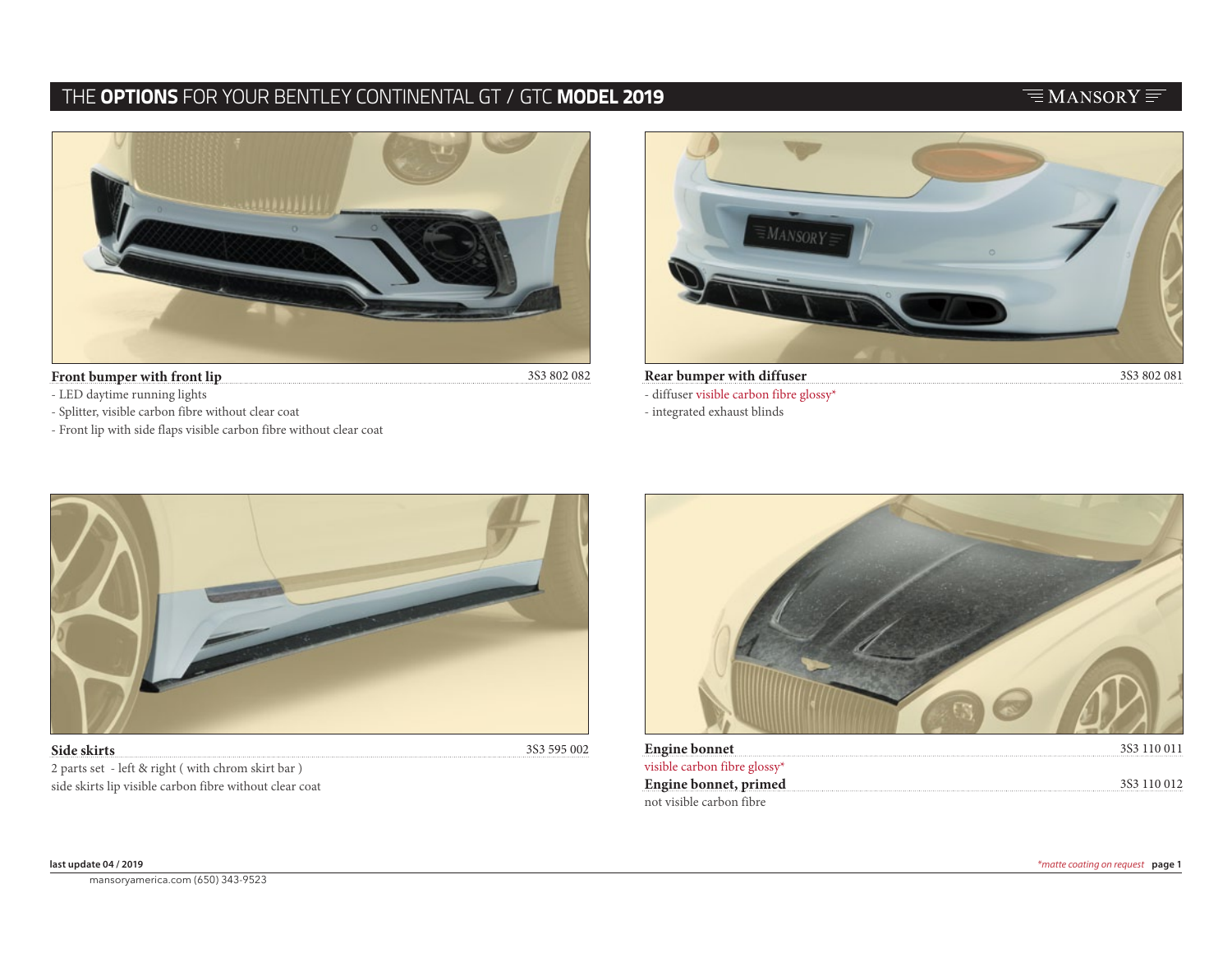# $\equiv$ MANSORY $\equiv$



**Front fenders with stripe ( option for OEM Side skirts )** 6 parts set - left & right,

**Front fenders with stripe ( option for MANSORY Side skirts )** 6 parts set - left & right, 3S3 131 122



4 parts set - left & right, visible carbon fibre glossy\*



| Carbon mirror housing LHD                      | 3S3 522 201 |
|------------------------------------------------|-------------|
| <b>Carbon mirror housing RHD (coming soon)</b> | 3S3 522 211 |
| 2 parts set - left & right,                    |             |
| visible carbon fibre glossy*                   |             |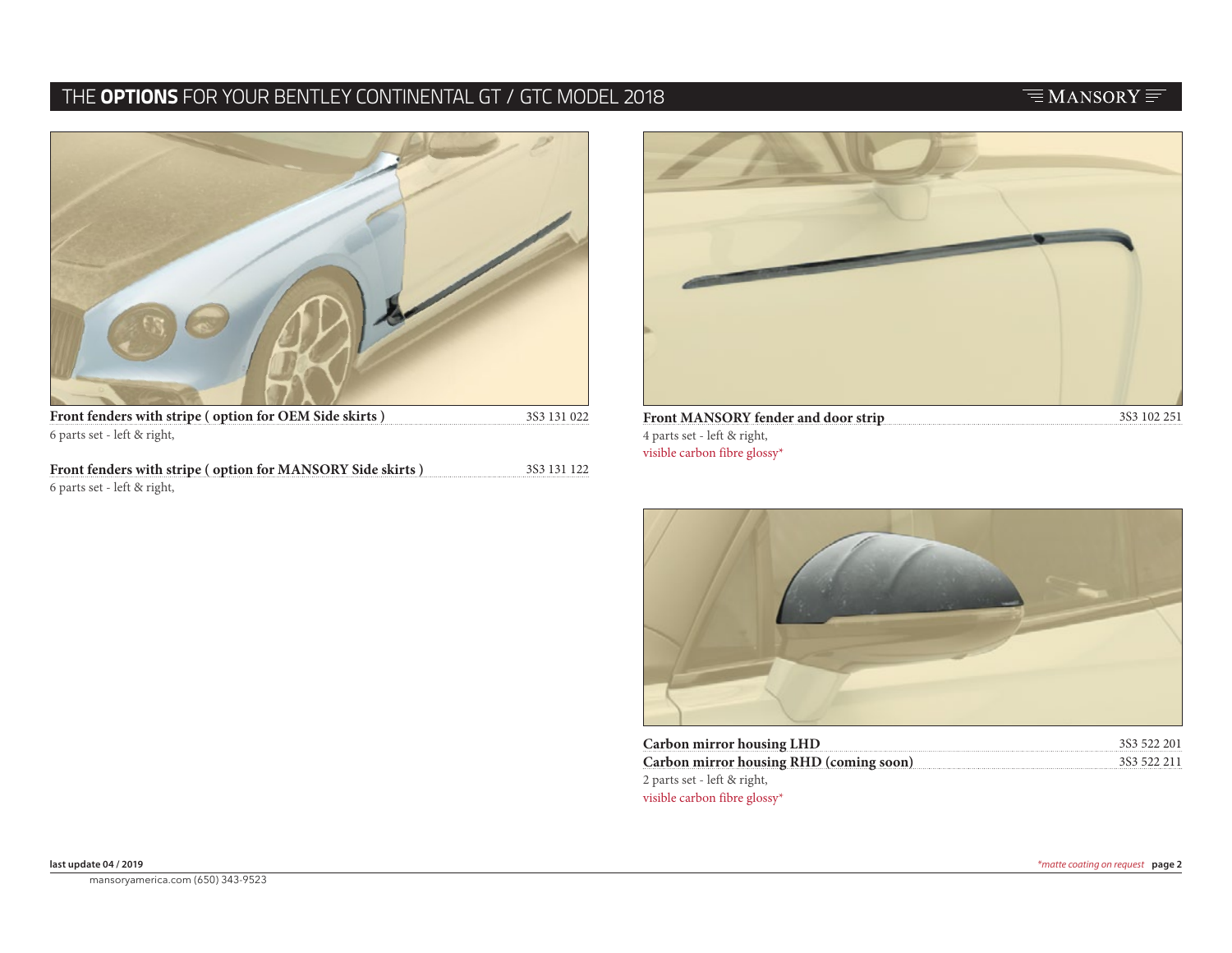# $\equiv$ MANSORY $\equiv$



**Chromed lamels grill** chromed



**Rear decklid spoiler for GT - carbon and all constraining to the set of SS3 830 841** 3S3 830 841 visible carbon fibre glossy\*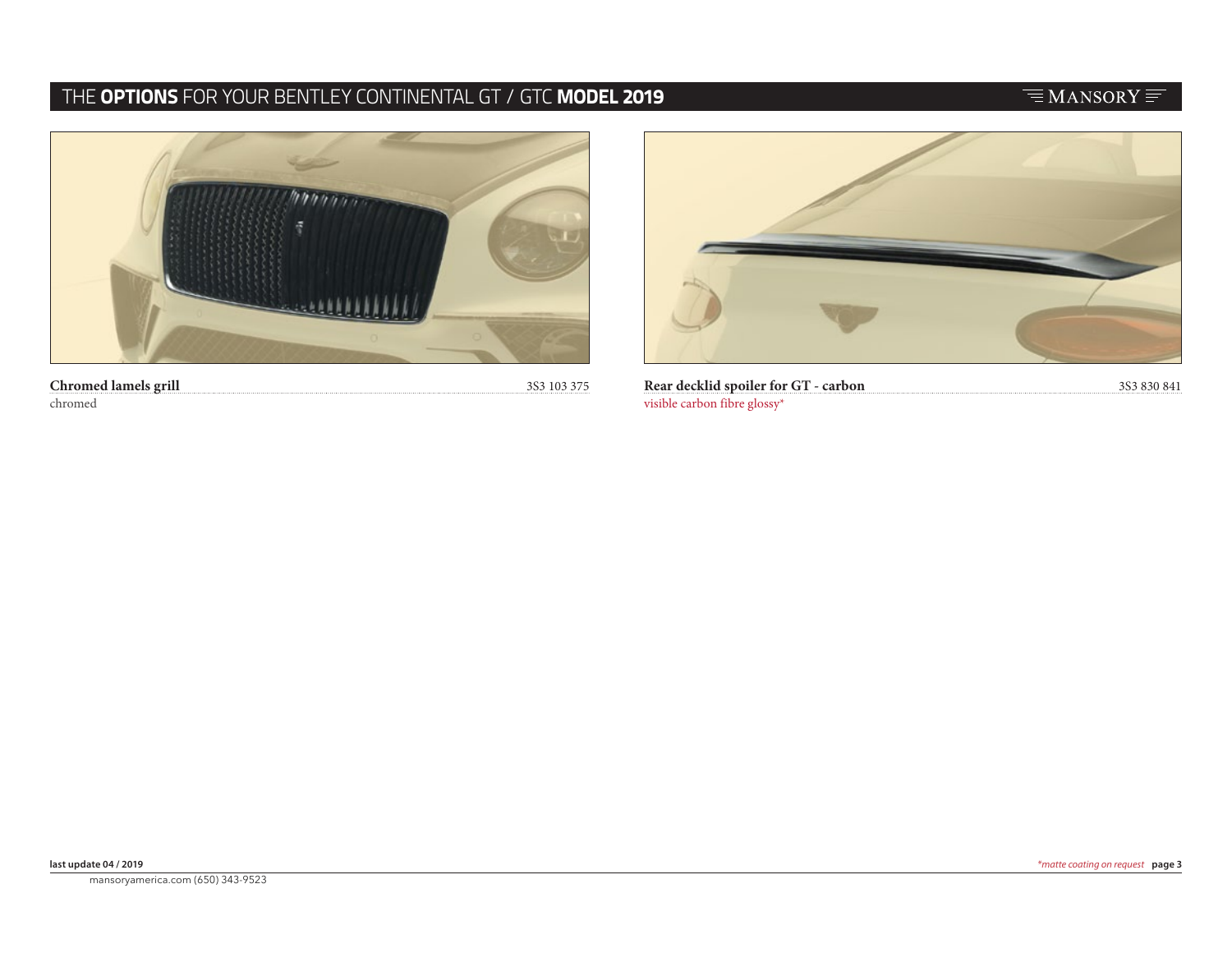## $\equiv$ MANSORY $\equiv$



**Front bumper soft** visible carbon fibre glossy\*



**Rear diffuser for OEM bumper** 3S3 102 021 3S3 802 021 visible carbon fibre glossy\*



**Visible carbon fibre diffuser board** visible carbon fibre glossy\*

3S3 802 S21 **Side skirt lips for OEM car**

3S3 595 012

2 parts set - left & right visible carbon fibre glossy\*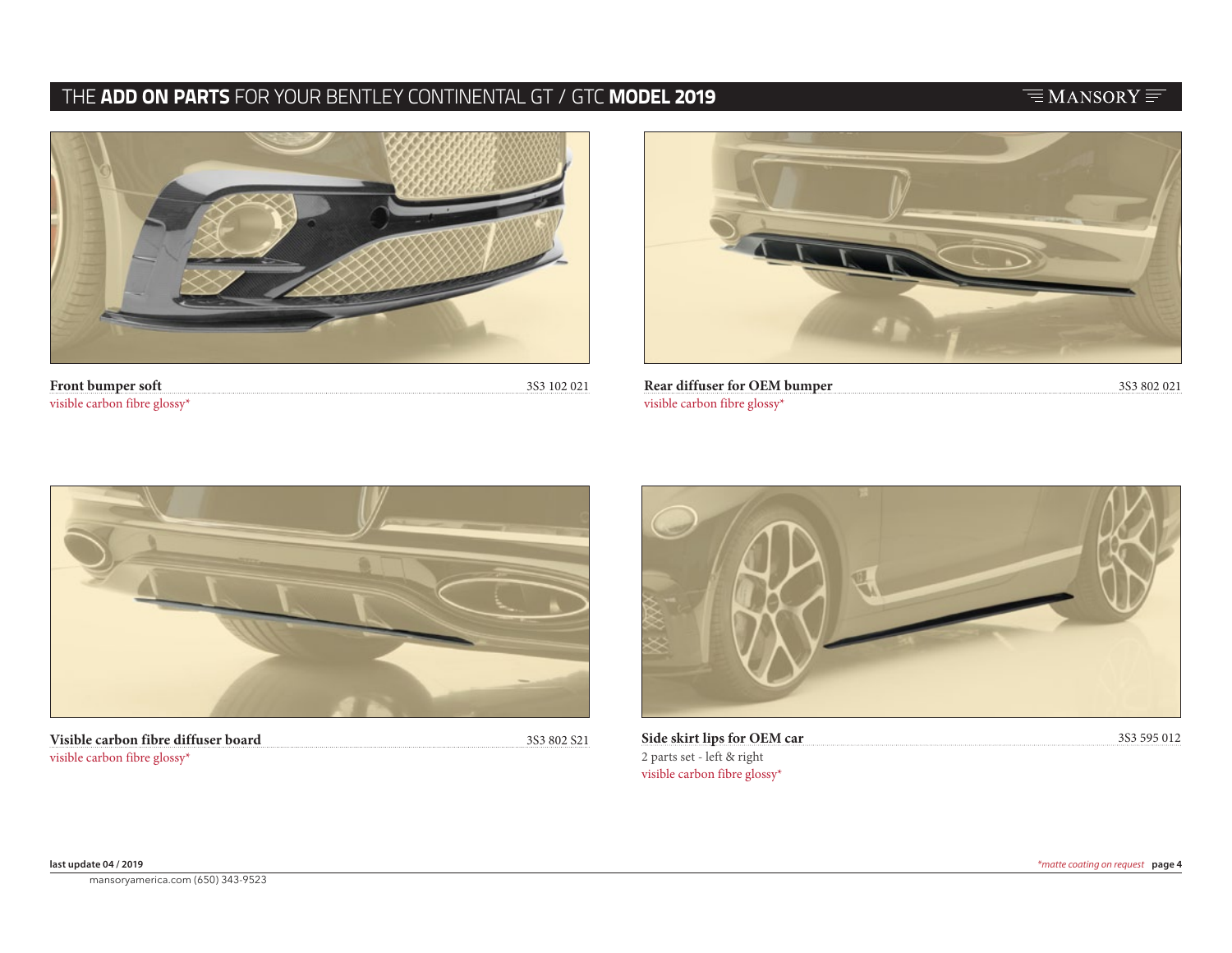#### $\equiv$ MANSORY $\equiv$

# MANSORY Lowering Suspension

consisting of:

- 2 level adjusting rods front axle
- 2 level adjusting rods rear axle
- Lowering of approx 20-30 mm

With the MANSORY Lowering Suspension you have the optimal symbiosis of excellent ride comfort during normal driving and agile direct response during fast cornering.

The product described in the instructions has been developed, and manufactured under consideration of the necessary safety regulations, and is subject to quality checks. To guarantee flawless, safe function and to eliminate any risk to people or property, this product must be installed properly. Therefore installation should only be carried out by trained specialists, with the specific technical and specialist knowledge required for installation in a vehicle, and the necessary tools. For this, you must carefully read and understand the fitting instructions.



**MANSORY Lowering Suspension for Bentley Continental** 3S3 900 101 2 level adjusting rods front axle, 2 level adjusting rods rear axle Lowering of approx 20-30 mm

**Sport Exhaust System with manuel switch** 3S3 255 460 left & right Sport Muffler with throttle control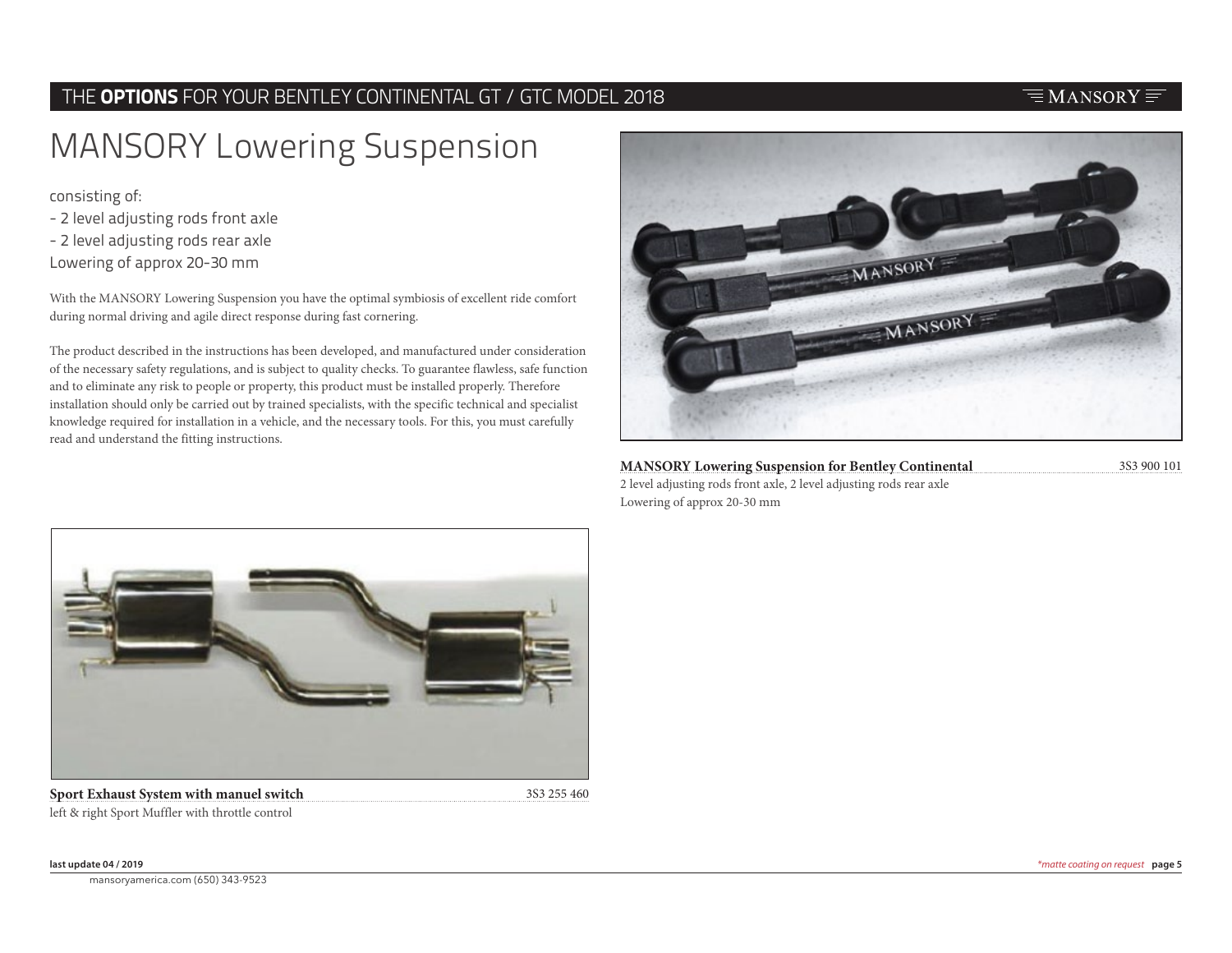# THE **WHEELS** FOR YOUR BENTLEY CONTINENTAL GT / GTC **MODEL 2019**

# $\equiv$ MANSORY $\equiv$



#### **BY5 wheel 22 inch Diamond black**

| FA 10x22 ET65 - 5x130 | BY5 22 10 65 130 B |
|-----------------------|--------------------|
| RA 12x22 ET55 - 5x130 | BY5 22 12 55 130 B |

\* price per piece

\* without tire \*without spacer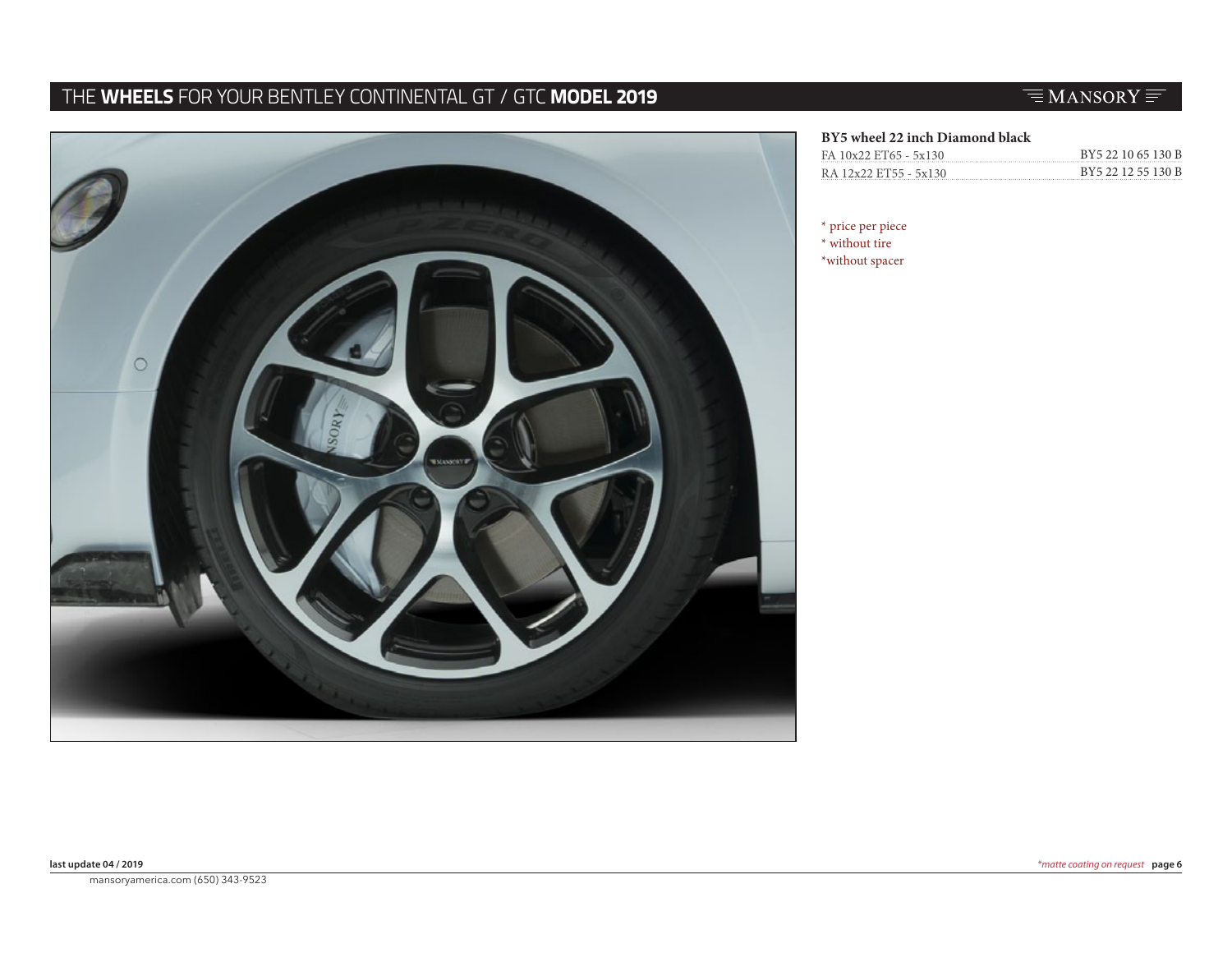

**Sport steering wheel**  $\mathcal{L}$  is maximum of  $\mathcal{L}$ 

| WILII IVIAINSURT 10g0 |             |
|-----------------------|-------------|
| leather/carbon        | 3S3 351 441 |
| leather/wood          | 3S3 351 445 |
| leather/leather       | 3S3 351 444 |

T **modification only, OE-part required**

**Shift paddles,** 3S3 350 011 2 parts set - left & right, various colors and materials avaiable T **modification only, OE-part required**

3S3 300 000 **MANSORY Individualized Interior Kit** exclusive wooden trims or any mixed special material inlays, fine leather handmade by experienced master upholsterers who only use selected skins from tanneries that meet our high quality demands. kinds of color selectable



3S3 395 361 3S3 395 365 **Carbon entrance panels with MANSORY logo**  2 parts set - left & right visible carbon fibre without clear coat with lighted MANSORY Logo with MANSORY Logo



3S3 395 371 **Carbon inner entrance panels** 2 parts set - left & right, visible carbon fibre without clear coat

#### $\equiv$ MANSORY $\equiv$